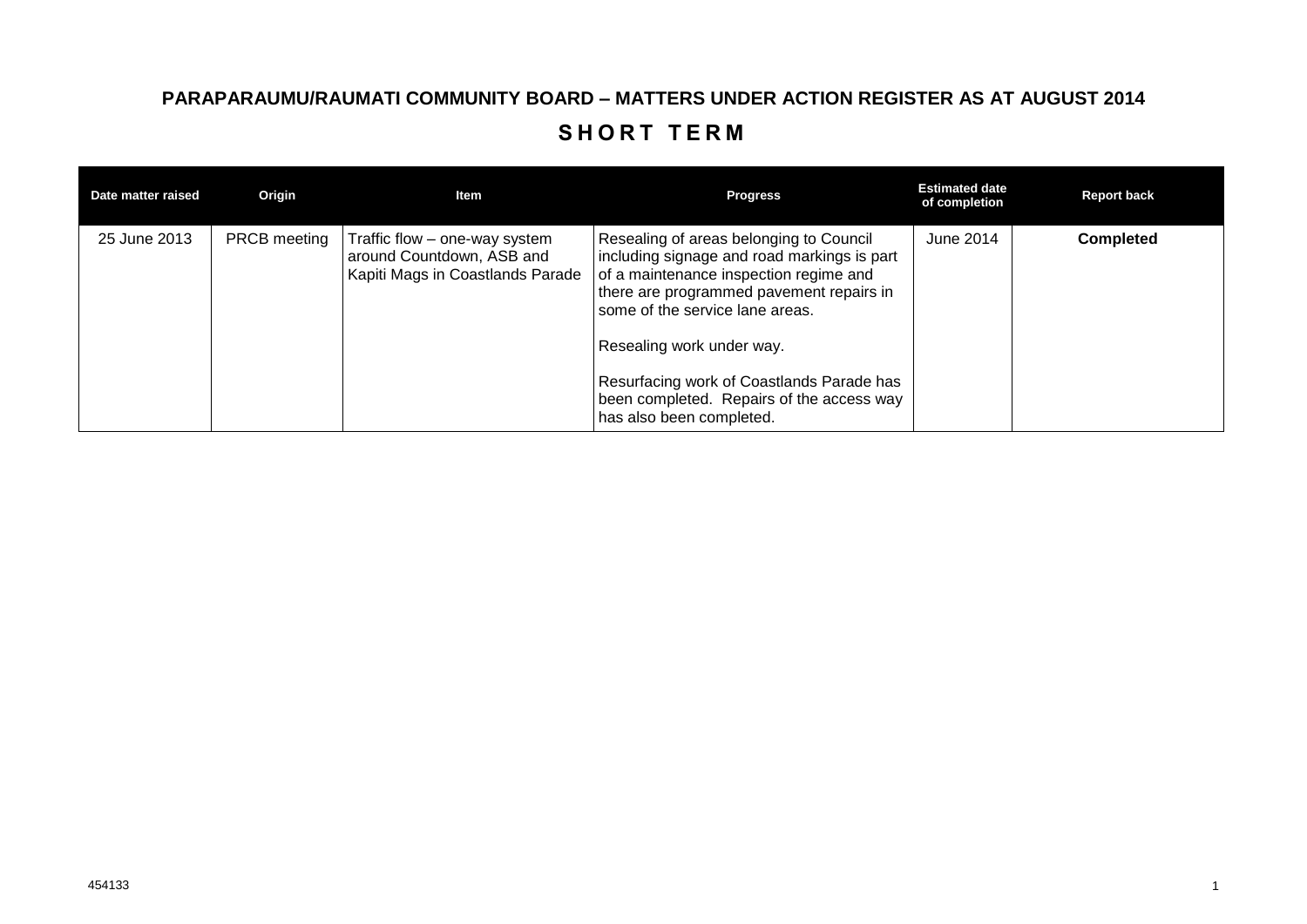| Date matter raised | Origin                                                     | Item                                                                                                                                                                                    | <b>Progress</b>                                                                                                                                                                                                                                                                              | <b>Estimated date</b><br>of completion | <b>Report back</b>                                                                                        |
|--------------------|------------------------------------------------------------|-----------------------------------------------------------------------------------------------------------------------------------------------------------------------------------------|----------------------------------------------------------------------------------------------------------------------------------------------------------------------------------------------------------------------------------------------------------------------------------------------|----------------------------------------|-----------------------------------------------------------------------------------------------------------|
| 6 August 2013      | PRCB meeting                                               | Following the removal of the Tui<br>Sculpture, what is the Council's<br>plan for a replacement statue at<br>Paraparaumu Beach shops and<br>what process should needs to be<br>followed? | The Public Art Panel has been appointed<br>and a report was presented to the<br><b>Environmental and Community Development</b><br>Committee on 8 May 2014 recommending<br>options.                                                                                                           | Ongoing                                | 24 June 2014<br>Council staff are now in the<br>early stages of the sale<br>process.                      |
|                    |                                                            |                                                                                                                                                                                         | A verbal update will be provided at the<br>meeting.                                                                                                                                                                                                                                          |                                        | 05 August 2014<br>The sale documentation is to<br>be reviewed by the Senior<br>Leadership Team and Senior |
|                    |                                                            |                                                                                                                                                                                         | ECD Committee - 8 May 2014:                                                                                                                                                                                                                                                                  |                                        | Legal Counsel.                                                                                            |
|                    |                                                            |                                                                                                                                                                                         | MOVED - (Gurunathan/Cardiff)                                                                                                                                                                                                                                                                 |                                        | Once this has happened,                                                                                   |
|                    |                                                            |                                                                                                                                                                                         | That all funds from the sale of the Tui<br>Artwork are to be used towards funding a<br>replacement at a suitable site at<br>Paraparaumu Beach, in consultation with the<br>Paraparaumu/Raumati Community Board.                                                                              |                                        | advertising will commence.                                                                                |
|                    |                                                            |                                                                                                                                                                                         | <b>CARRIED</b>                                                                                                                                                                                                                                                                               |                                        |                                                                                                           |
|                    |                                                            |                                                                                                                                                                                         | The Public Art Panel will be advised of this<br>resolution and it will be added to their work<br>programme for 2014/15. As any public art<br>acquisition proposal cannot be forwarded<br>until funding is secured, action on this will<br>need to wait until the sculpture has been<br>sold. |                                        |                                                                                                           |
| 6 August 2013      | Presentation from<br>Kapiti Cycling Inc<br>at PRCB meeting | Seeking removal of car parking on<br>the north side of Kapiti Road<br>between Warrimoo and Moana<br>Roads                                                                               | Letters regarding installing additional parking<br>lines were delivered to 37 properties in the<br>affected area (32-56 Kapiti Road). 12<br>responses were received, with 6 in favour                                                                                                        | June 2014                              | <b>Completed</b><br>24 June 2014<br>Report included in meeting                                            |
|                    |                                                            |                                                                                                                                                                                         | and 6 against.                                                                                                                                                                                                                                                                               |                                        | agenda.                                                                                                   |
|                    |                                                            |                                                                                                                                                                                         | Council officers would still like to introduce<br>some restrictions on Kapiti Road through this<br>section; a report will be presented to the<br>PRCB meeting on 24 June 2014.                                                                                                               |                                        |                                                                                                           |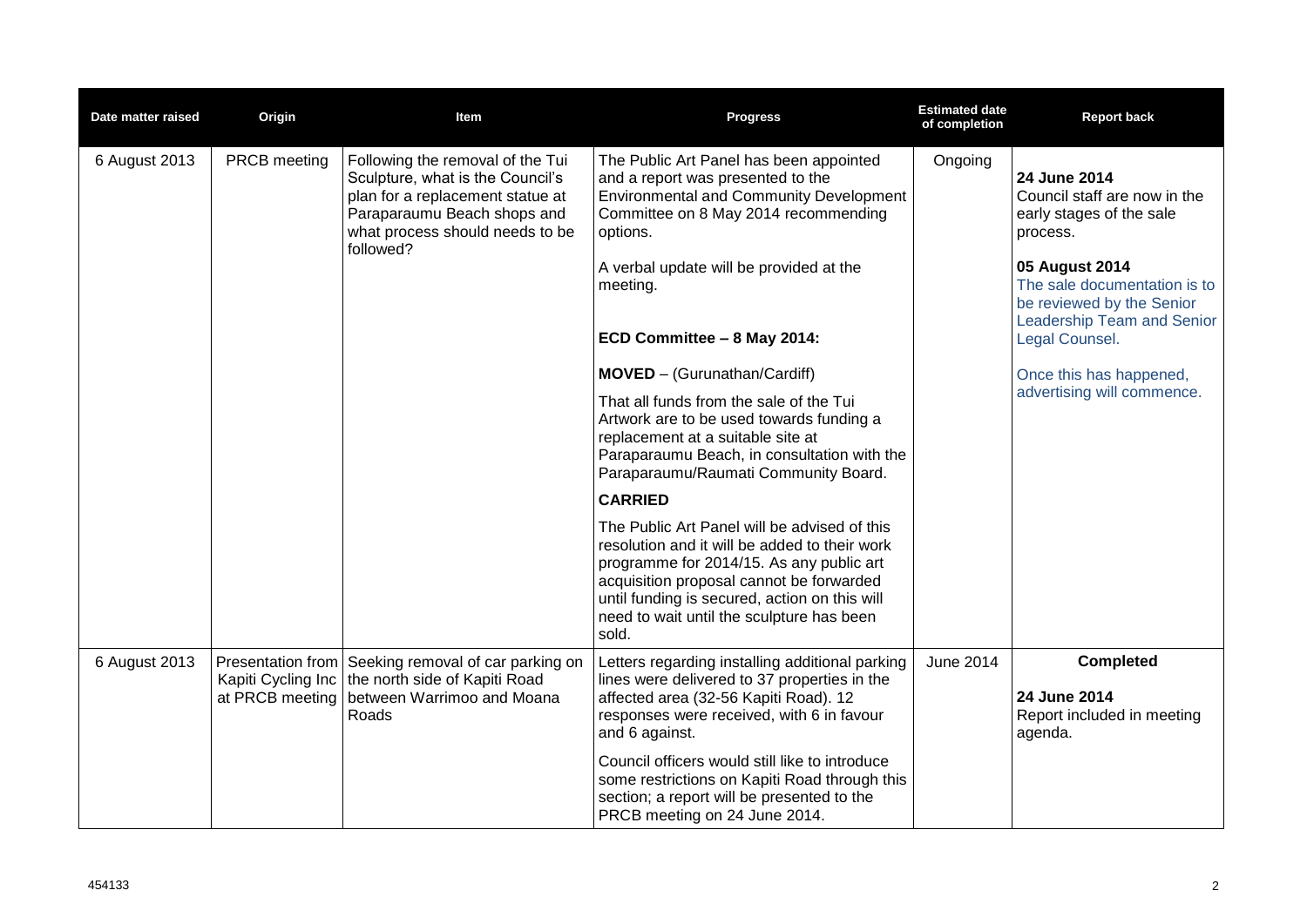| Date matter raised | Origin       | Item                  | <b>Progress</b>                                                                                                                                                                                                                                                                                                                                                                                                                                                                                                                                                   | <b>Estimated date</b><br>of completion | <b>Report back</b>                                                                                                                                                                                                                                                                                                                                                                                                                                                                                                                                                                                                                                                                                                                                                                                                                                            |
|--------------------|--------------|-----------------------|-------------------------------------------------------------------------------------------------------------------------------------------------------------------------------------------------------------------------------------------------------------------------------------------------------------------------------------------------------------------------------------------------------------------------------------------------------------------------------------------------------------------------------------------------------------------|----------------------------------------|---------------------------------------------------------------------------------------------------------------------------------------------------------------------------------------------------------------------------------------------------------------------------------------------------------------------------------------------------------------------------------------------------------------------------------------------------------------------------------------------------------------------------------------------------------------------------------------------------------------------------------------------------------------------------------------------------------------------------------------------------------------------------------------------------------------------------------------------------------------|
| 18 February 2014   | PRCB meeting | Kiosk at Maclean Park | The Council meeting of 17 April 2014<br>resolved that staff obtain three quotes to<br>enable work to start immediately on restoring<br>the kiosk, and then wider consultation is<br>undertaken about other uses for the kiosk<br>and ideas for the park.<br>A verbal update will be provided at the<br>meeting.<br>A verbal update on the Kiosk project was<br>provided at the Corporate Business<br>Committee on the 15 May in response to<br>questions from Mr Dale Evans during public<br>speaking time. The Chair of the PRCB was<br>present at this meeting. |                                        | 24 June 2014<br>Specification is completed for<br>re-instatement. An electronic<br>copy has been sent to Dale<br>Evans.<br>Four Local Builders have<br>been approached to quote<br>for this job.<br>One is unable to complete<br>the job within the required<br>timeframes.<br>Three are yet to respond.<br>05 August 2014<br>Four local builders were<br>asked to quote. Three<br>submitted quotes for<br>evaluation with the quotes<br>ranging from \$48,685 to<br>\$72,301. A Quote for<br>\$50,185 was accepted and<br>work will commence in the<br>next couple of weeks.<br>Additional costs incurred for<br>the project have been for the<br>preparation of plans and<br>specifications, structural and<br>fire engineers assessment<br>and building consent. The<br>total spend will be within the<br>budget approved by Council<br>of \$72,000 ex GST |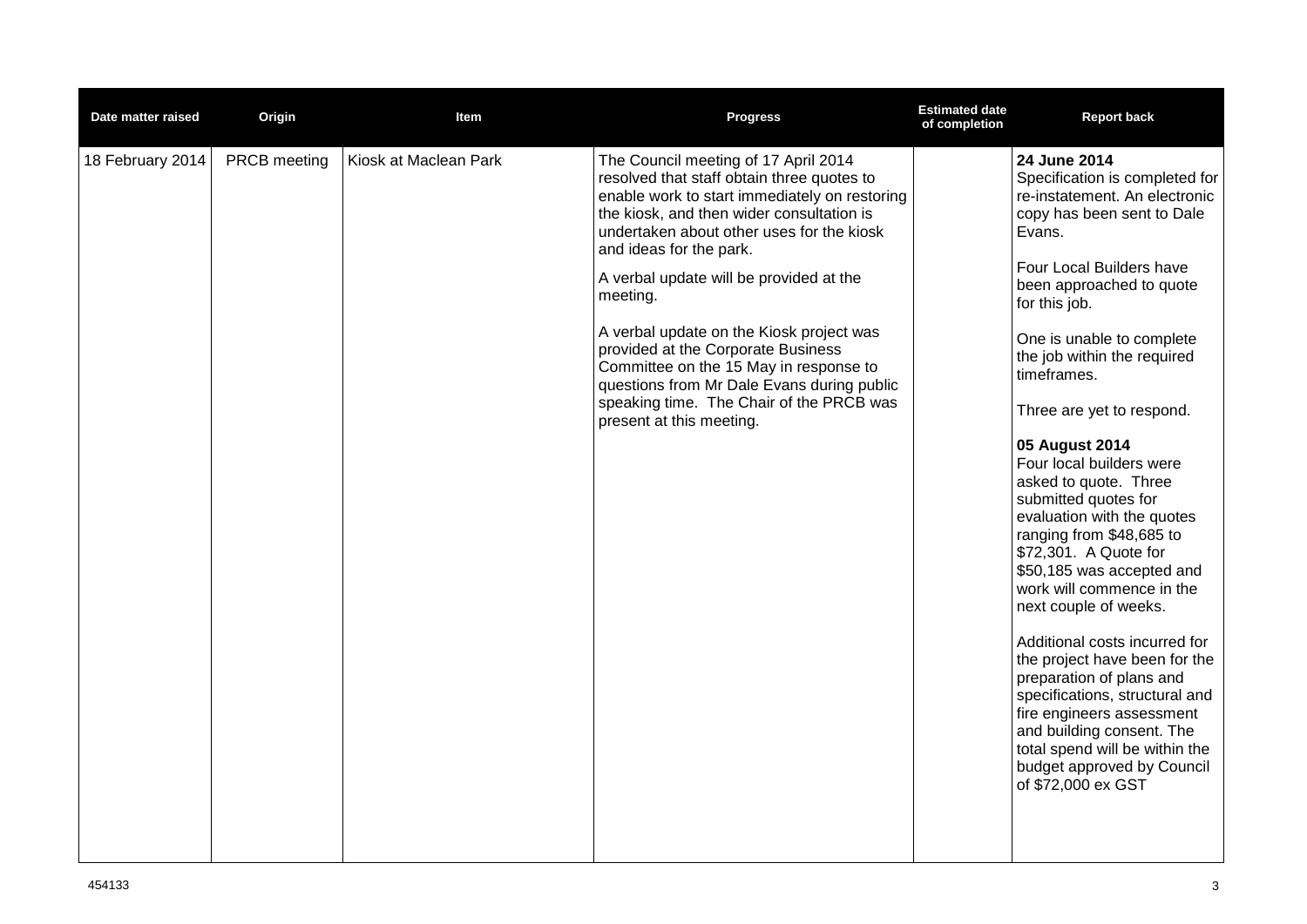| Date matter raised | Origin              | Item                                                                                             | <b>Progress</b>                                                                                                                                                                                                                                                                                                                                                                                                                                                                         | <b>Estimated date</b><br>of completion | <b>Report back</b> |
|--------------------|---------------------|--------------------------------------------------------------------------------------------------|-----------------------------------------------------------------------------------------------------------------------------------------------------------------------------------------------------------------------------------------------------------------------------------------------------------------------------------------------------------------------------------------------------------------------------------------------------------------------------------------|----------------------------------------|--------------------|
| 18 February 2014   | <b>PRCB</b> meeting | Invitation to manager of Kapiti<br>Safer Community Trust to speak<br>about Neighbourhood Support | On the agenda for this meeting.                                                                                                                                                                                                                                                                                                                                                                                                                                                         |                                        | <b>Completed</b>   |
| 18 February 2014   | <b>PRCB</b> meeting | Cycle racks on Marine Parade                                                                     | Council's Cycleways, Walkways and<br>Bridleways coordinator has spoken with<br>shop owners/managers on Marine Parade.<br>No negative comments have been received;<br>all feedback was either positive or neutral. It<br>is proposed to alter the position of the rubber<br>buffer/tyre stop to prevent vehicles from<br>reversing into the cycle racks.<br>Stuart Kilmister will be engaging the<br>contractor who installed the rubber buffer to<br>reposition it 300 mm to the south. | May 2014                               | <b>Completed</b>   |

## **PARAPARAUMU/RAUMATI COMMUNITY BOARD – MATTERS UNDER ACTION REGISTER AS AT APRIL 2014**

## **L O N G T E R M**

| Date matter raised | Origin              | Item                           | <b>Progress</b>                                                                                                                                                                                                                                                                                                                                                                                                                                                                | <b>Estimated date</b><br>of completion | <b>Report back</b> |
|--------------------|---------------------|--------------------------------|--------------------------------------------------------------------------------------------------------------------------------------------------------------------------------------------------------------------------------------------------------------------------------------------------------------------------------------------------------------------------------------------------------------------------------------------------------------------------------|----------------------------------------|--------------------|
|                    | <b>PRCB</b> meeting | <b>Expressway Interchanges</b> | The Project Alliance responsible for<br>constructing the MacKays to Peka Peka<br>Expressway briefed the PRCB at Council on<br>6 August 2013. The briefing covered the<br>timing and sequencing for constructing the<br>Expressway and the role of the Community<br>Liaison Group (CLG), which the Board now<br>has a representative on. The CLG will<br>provide a good mechanism for the Board to<br>stay abreast of issues relating to the<br>Expressway during construction. | Ongoing                                |                    |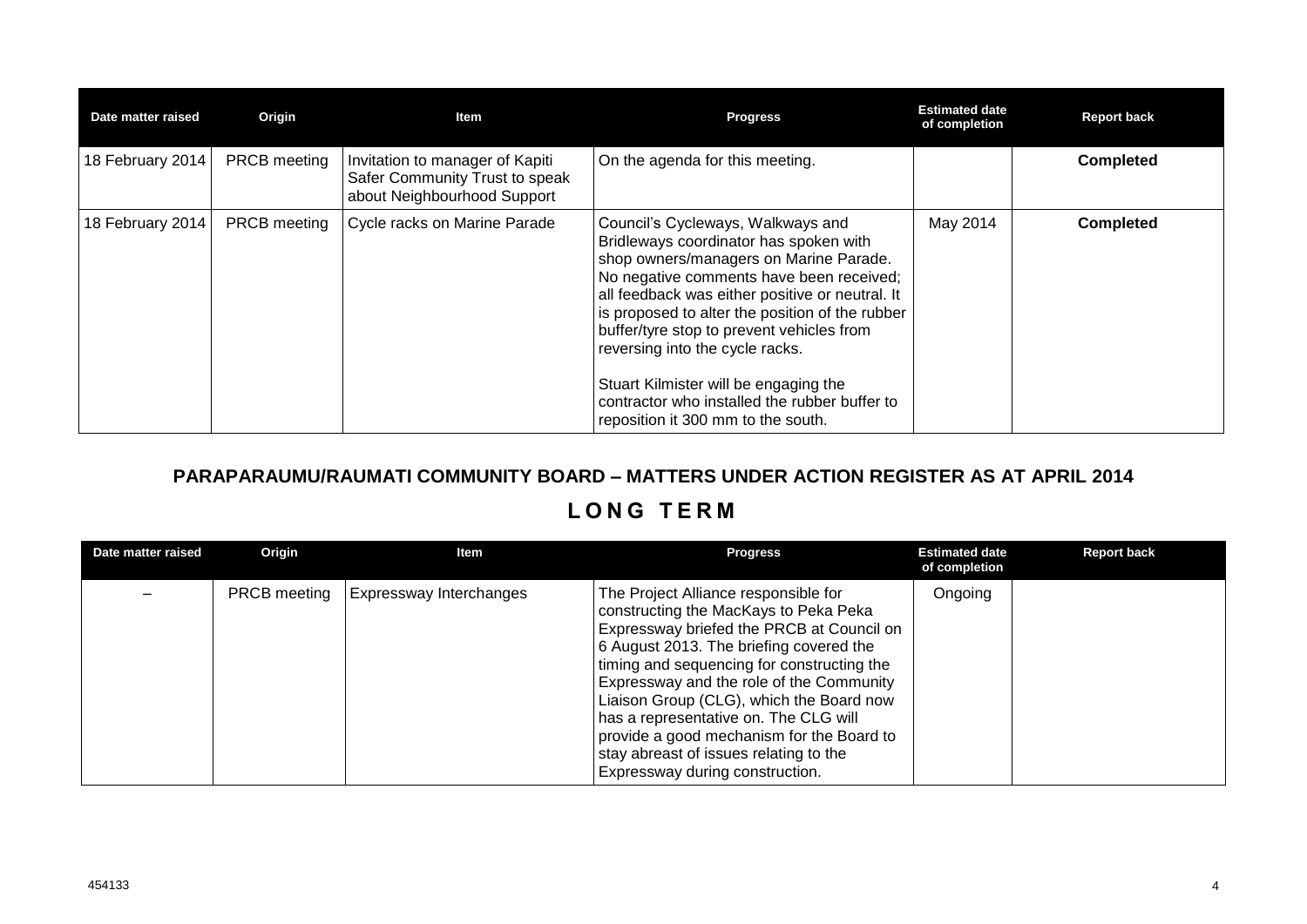| Date matter raised | Origin              | Item                                 | <b>Progress</b>                                                                                                                                                                 | <b>Estimated date</b><br>of completion                     | <b>Report back</b>                                                                                                                                                                                                                                                                                                                   |
|--------------------|---------------------|--------------------------------------|---------------------------------------------------------------------------------------------------------------------------------------------------------------------------------|------------------------------------------------------------|--------------------------------------------------------------------------------------------------------------------------------------------------------------------------------------------------------------------------------------------------------------------------------------------------------------------------------------|
|                    | PRCB meeting        | Raumati Beach Town Centre<br>Upgrade | Project is on hold and the timing of further<br>work will be considered as part of the update<br>of the Town Centre programme across the<br>District when the LTP is developed. | Project on<br>hold                                         |                                                                                                                                                                                                                                                                                                                                      |
|                    | <b>PRCB</b> meeting | Signage Audit                        | Officers carry out Signage Audits in different<br>areas throughout the District as and when<br>resources permit. This work has yet to be<br>scheduled.                          | Ongoing                                                    |                                                                                                                                                                                                                                                                                                                                      |
| April 2011         | <b>PRCB</b> meeting | Raumati Railway Station              | Following a presentation to PRCB on 18<br>February and to Council on 6 March, GWRC<br>confirm a Raumati Station has not been<br>included in the Regional Rail Plan.             | The final<br>Regional<br>be adopted<br>by 30 June<br>2014. | 05 August 2014<br>The Regional Rail Plan states<br>Rail Plan will that the cost involved is<br>\$8.2m - \$9.7m – it is more<br>likely that it would be the<br>later.<br>On the basis of the analysis<br>carried out it was not<br>economically viable to<br>proceed at this time. The<br>initiative will be reconsidered<br>in 2020. |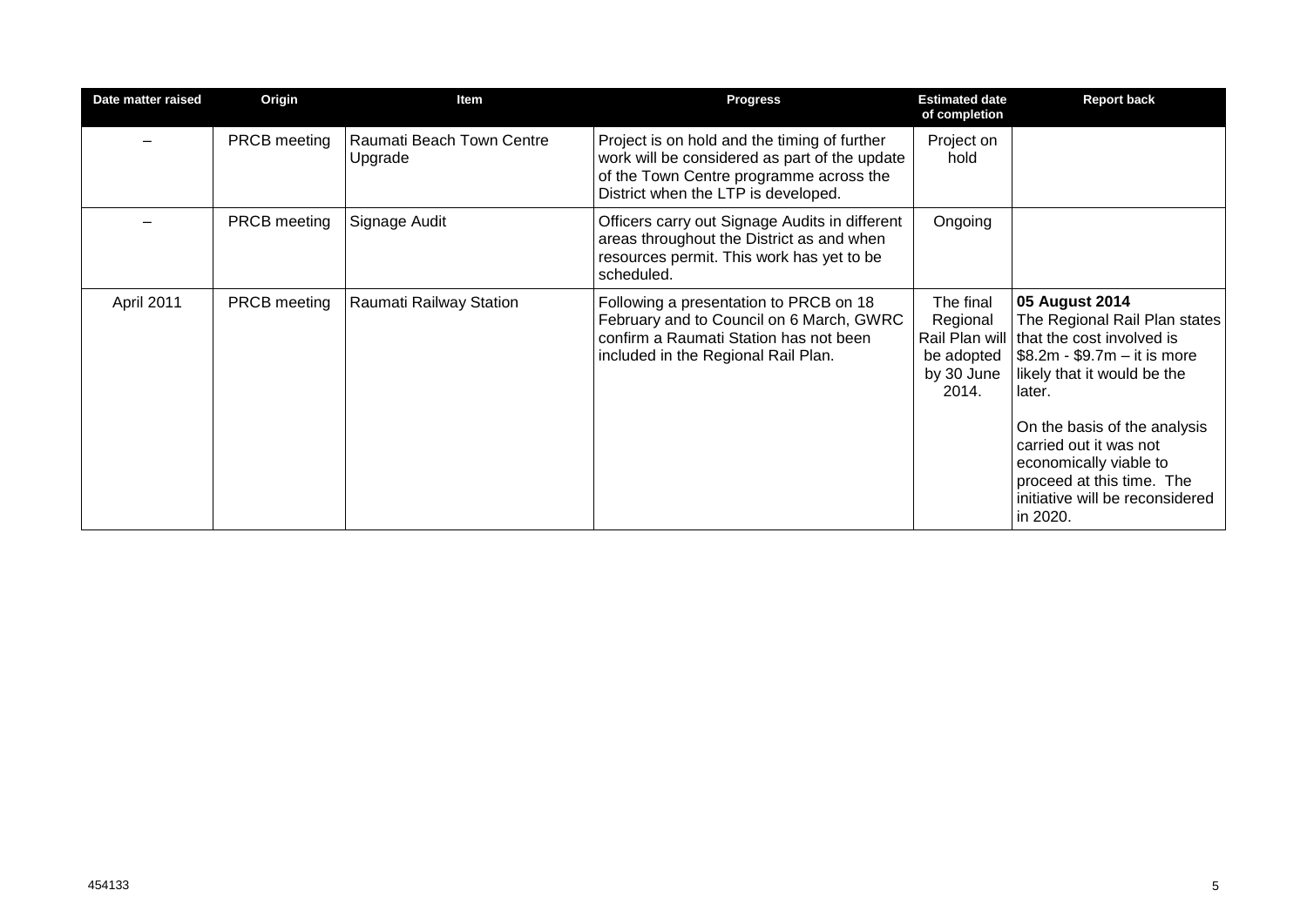| Date matter raised | Origin       | Item                                                       | <b>Progress</b>                                                                                                         | <b>Estimated date</b><br>of completion | <b>Report back</b>                                                                                                                                                                                                                                                                                                                                                                                                                                                                                                |
|--------------------|--------------|------------------------------------------------------------|-------------------------------------------------------------------------------------------------------------------------|----------------------------------------|-------------------------------------------------------------------------------------------------------------------------------------------------------------------------------------------------------------------------------------------------------------------------------------------------------------------------------------------------------------------------------------------------------------------------------------------------------------------------------------------------------------------|
| April 2011         | PRCB meeting | Toilet at the northern entrance to<br>Queen Elizabeth Park | Planning/construction is in progress.                                                                                   | 30 June<br>2014                        | 24 June 2014<br>This is a GW Project – they<br>have ordered fittings and are<br>ready to proceed once the<br>consent process is complete.<br>Kapti Coast District Council<br>are responsible for cleaning,<br>once the project is complete<br>and have allowed for this in<br>the budget.<br>05 August 2014<br>The Building Consent has<br>been approved and Regional<br>Council is to pick up the<br>documents this week. It is<br>envisaged that the new toilet<br>should be in place by end of<br>August 2014. |
| 21 February 2012   | PRCB meeting | Guardians of Kāpiti Island                                 | Cr Gurunathan would continue to liaise with                                                                             | Ongoing                                |                                                                                                                                                                                                                                                                                                                                                                                                                                                                                                                   |
| 21 February 2012   | PRCB meeting | Reinstate the Kāpiti Marine<br><b>Reserve Committee</b>    | Council officers before a public meeting<br>could be arranged                                                           |                                        |                                                                                                                                                                                                                                                                                                                                                                                                                                                                                                                   |
| 5 June 2012        | PRCB meeting | Kāpiti Island Customised<br><b>Departure Facility</b>      | A Feasibility Study was reported to the<br>Council in May. The PRCB was invited to<br>attend that meeting.              | Ongoing                                |                                                                                                                                                                                                                                                                                                                                                                                                                                                                                                                   |
| 17 July 2012       | PRCB meeting | Raumati Pool consultation                                  | Council agreed to defer the project and<br>reconsider the scope, timing and budget<br>during the development of the LTP | June 2015                              |                                                                                                                                                                                                                                                                                                                                                                                                                                                                                                                   |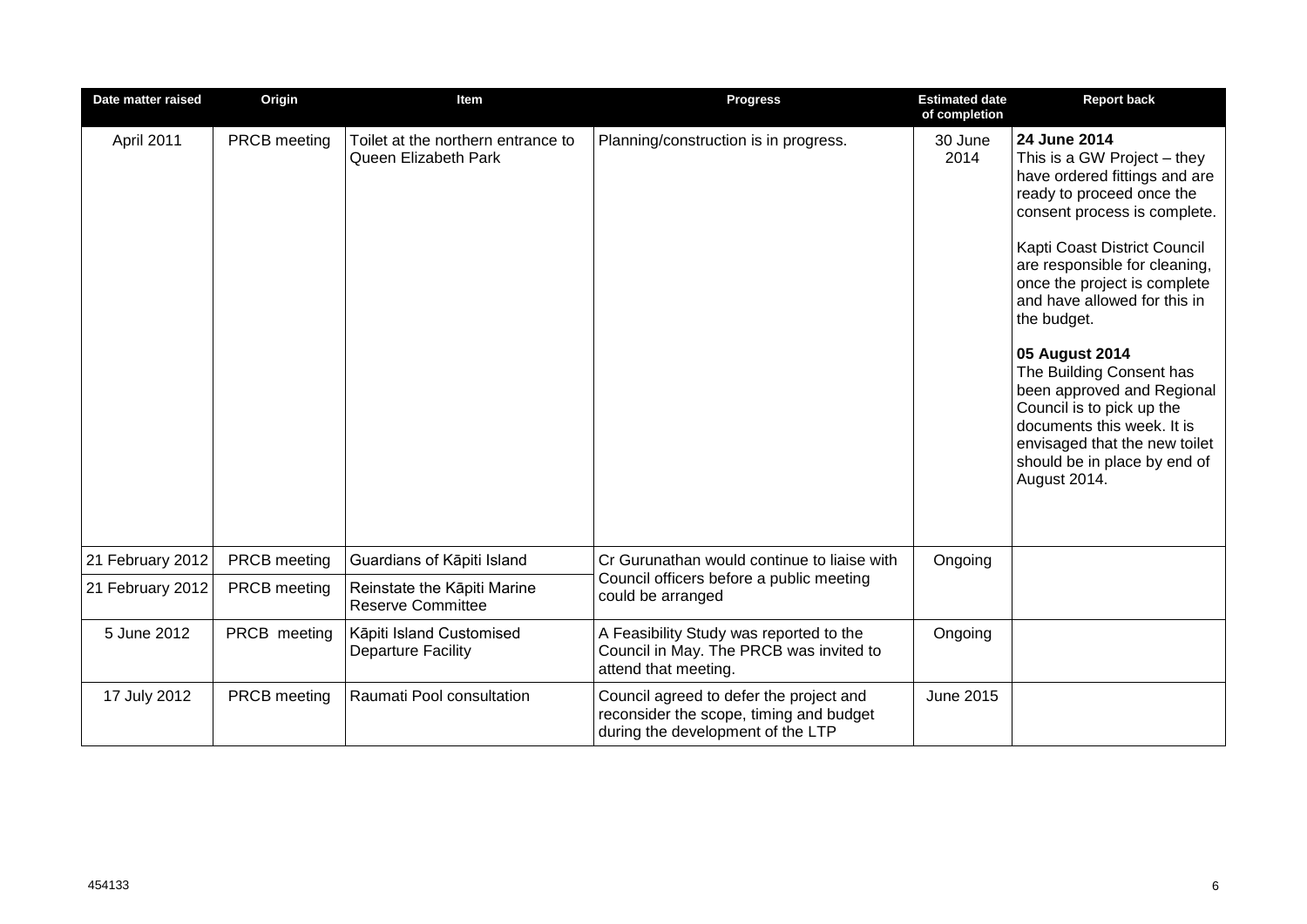| Date matter raised | Origin              | ltem                             | <b>Progress</b>                                                                                                                                                                                                                                                                                                                                                                                              | <b>Estimated date</b><br>of completion | <b>Report back</b> |
|--------------------|---------------------|----------------------------------|--------------------------------------------------------------------------------------------------------------------------------------------------------------------------------------------------------------------------------------------------------------------------------------------------------------------------------------------------------------------------------------------------------------|----------------------------------------|--------------------|
| 17 July 2012       | <b>PRCB</b> meeting | Kāpiti Road and its overall plan | Consultants appointed to coordinate delivery<br>of an integrated approach to major design<br>projects: Kāpiti Road, Waikanae Town<br>Centre, Paraparaumu Town Centre and<br>State Highway 1 revitalisation. Each now<br>needs to be progressed to a level of design<br>that will inform budgets for the 2015 Long<br>Term Plan. The PRCB will have a lead role<br>in stakeholder and community consultation. | June 2015                              |                    |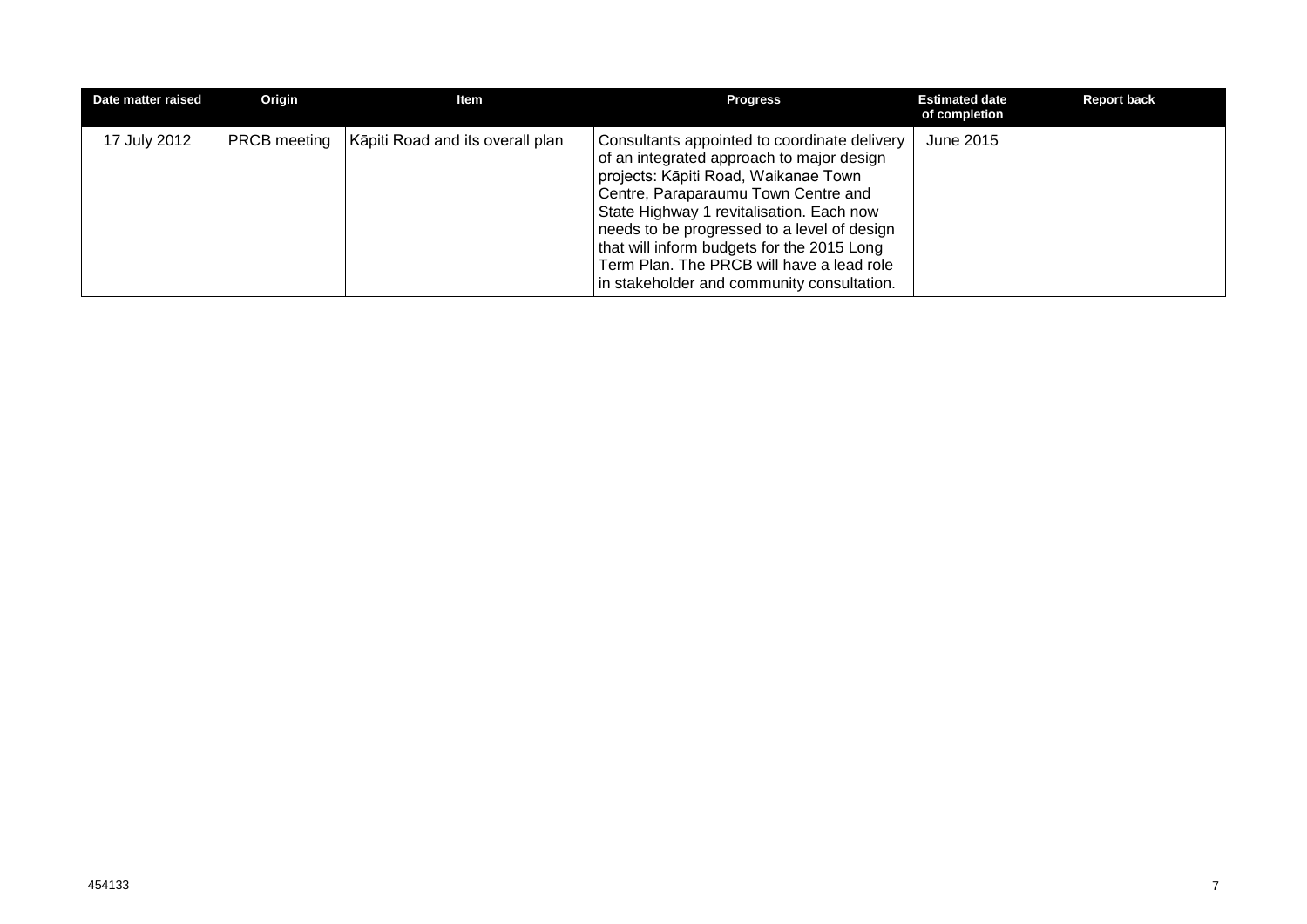| Date matter raised | Origin                                                                                   | Item                                           | <b>Progress</b>                                                                                                                                                                                                                                                                                                                                                                                                                                                                                    | <b>Estimated date</b><br>of completion                                                                                                      | <b>Report back</b>                                                                                                                                                                                                                                                                                                                                                                                                                                                                                                                                                                                                                                                                                                                                                                                                                                                                                                |
|--------------------|------------------------------------------------------------------------------------------|------------------------------------------------|----------------------------------------------------------------------------------------------------------------------------------------------------------------------------------------------------------------------------------------------------------------------------------------------------------------------------------------------------------------------------------------------------------------------------------------------------------------------------------------------------|---------------------------------------------------------------------------------------------------------------------------------------------|-------------------------------------------------------------------------------------------------------------------------------------------------------------------------------------------------------------------------------------------------------------------------------------------------------------------------------------------------------------------------------------------------------------------------------------------------------------------------------------------------------------------------------------------------------------------------------------------------------------------------------------------------------------------------------------------------------------------------------------------------------------------------------------------------------------------------------------------------------------------------------------------------------------------|
| 17 July 2012       | Raumati South<br><b>Residents</b><br>Association -<br>public speaking<br>at PRCB meeting | Reduced speed through Raumati<br>South Village | The consultation process for getting the<br>speed limit lowered to 30kph and raising the<br>zebra crossing is under way and once<br>complete, a two-tier approval process will<br>follow. The first step is to get approval from<br>the Community Board; the second is to get<br>this accepted by the Regulatory<br>Management Committee.<br>A further study and report will need to be<br>tabled to the Community Board for approval<br>for any amended parking restrictions at this<br>location. | To allow<br>time for<br>consultation<br>and<br>approvals<br>the physical<br>construction<br>process has<br>been moved<br>out to<br>2014/15. | The originally trying to get the<br>Kapiti Road, Otaihanga area,<br>and Raumati South Village<br>speed limits all tabled at the<br>June meeting but due to the<br>size of the report this was<br>vetoed and reduced to Kapiti<br>Road only. Since then I have<br>also received feedback from<br>NZTA who were not happy<br>with our Consultant's speed<br>limit reports (errors in some<br>of the speed limit calculations<br>from the NZTA formulas) so I<br>have asked OPUS to meet<br>with me to go over the<br>reports. Once I am<br>comfortable with the<br>robustness of the OPUS<br>reports I will table a report at<br>the PRCB seeking approval<br>for a 30km/h limit on Poplar<br>Ave (no.s $24 - 46$ ), 1-9<br>Renown Road, and covering<br>the junctions with Glen Road<br>and Tennis Court Rd,<br>together with a raised<br>pedestrian crossing and any<br>necessary parking restriction<br>changes. |